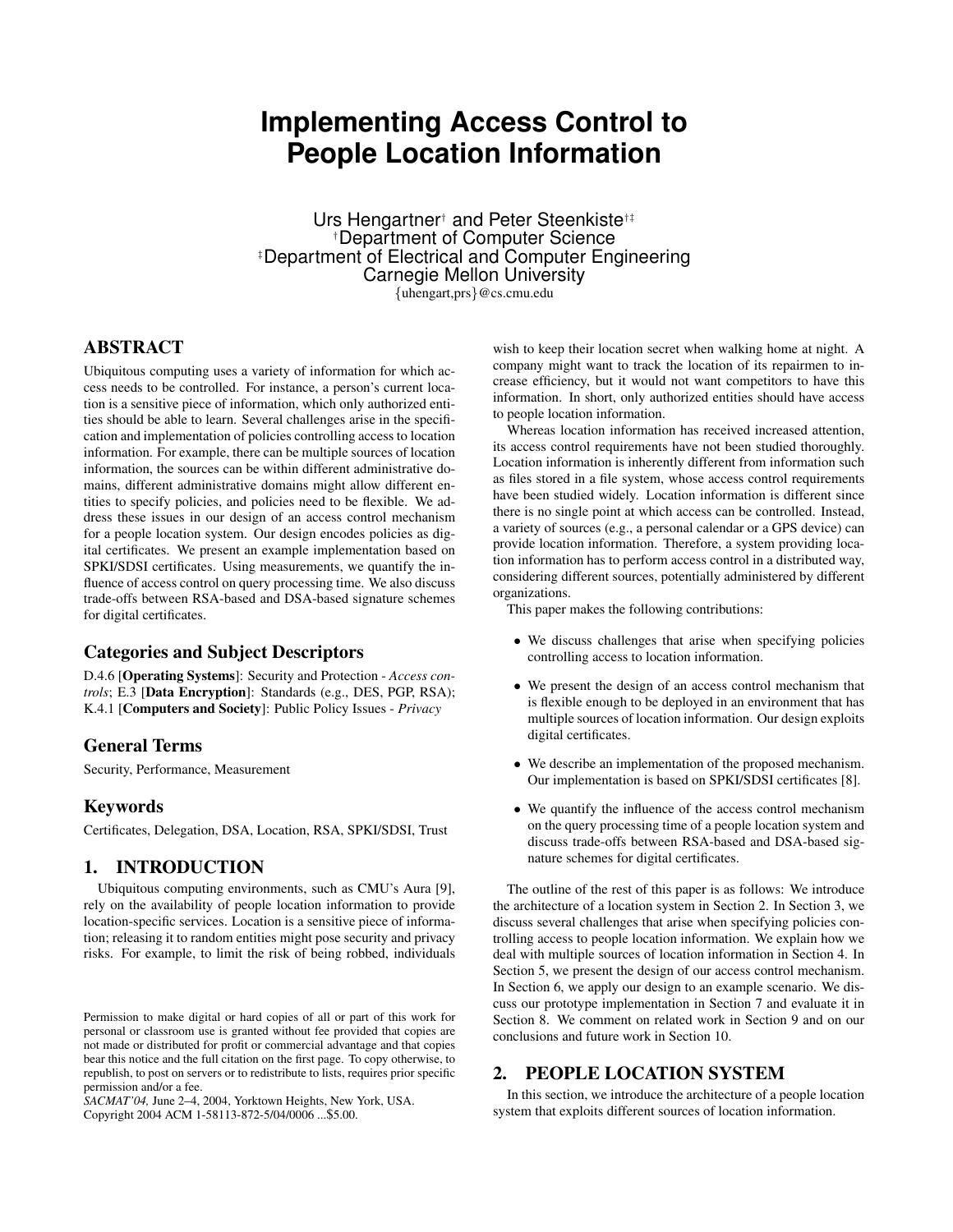

**Figure 1:** *Example people location system. The People Locator service forwards a query for the location of a person to the Calendar service and to the Device Locator service. The Device Locator service locates a person by locating her devices. It queries the Wi-Fi service for the location of the person's laptop and the GPS service for the location of the person's cell phone.*

We assume that the location system has a hierarchical structure. The location system consists of multiple location services. Each location service either exploits a particular technology for gathering location information or processes location information received from other location services. Figure 1 shows an example of such a system, as it could be deployed in CMU's School of Computer Science (SCS). A client contacts the People Locator service at the root of the system. This service then contacts other services, which themselves may also contact other services. Location information flows in the reverse direction of a request (not shown in the figure). A location service can be implemented either on a single node or on multiple nodes to improve scalability and robustness.

There are two groups of location services. The first group consists of services that are aware of the location of people. The second group includes services that are aware of the location of devices. These services can locate a user indirectly by locating the device(s) the user is carrying with her. The People Locator service, the Calendar service, and the Device Locator service belong to the first group. The People Locator service aggregates location information received from other services. The Calendar service looks at people's appointments to determine their current location. The Device Locator service maps a query for a person to potentially several queries for her devices and contacts services in the second group. In our example, this group of services consists of the Wi-Fi service and the GPS service. The Wi-Fi service keeps track of the location of wireless devices by identifying the base station(s) they are connecting to. The GPS service retrieves the location of GPS-enhanced mobile phones. We believe that our location system can easily incorporate other location services (e.g., Microsoft's Radar [2] or MIT's Cricket [19]).

A basic assumption in our work is that different organizations may administer the various services. In our example, SCS's computing facilities control the Calendar service, CMU's computing facilities maintain the Wi-Fi service, and a phone company runs the GPS service.

#### **3. LOCATION POLICIES**

To prevent location information from leaking to unauthorized entities, we employ location policies. An entity (e.g., an individual or a service requiring location information) can access a person's location information only if permitted by that person's location policy. In this section, we examine location policies and present requirements for the access control mechanism.

## **3.1 Controllable Properties**

In general, a location policy states who is allowed to get location information about someone. For example, Alice's location policy might specify that Bob is allowed to locate her. In addition, a location policy must support more specific access control. Namely, we believe that at least the following properties should be controllable:

- **Granularity.** A policy can restrict the granularity of the returned location information. For example, a policy can state that the building in which a queried user is staying is returned instead of the actual room (e.g., "CMU Wean Hall" vs. "CMU Wean Hall 8220").
- **Locations.** A policy can contain a set of locations (e.g., buildings or rooms). The location system will return location information only if the queried user is at one of the listed locations. For example, a policy can state that Bob is allowed to find out about Alice's location only if she is in her office.
- **Time intervals.** Location policies can limit time intervals during which access should be granted. For example, access can be restricted to working hours.

#### **3.2 Individual vs. Institutional Policies**

Depending on the environment, different entities specify location policies. For some environments, a central authority defines policies, whereas for others, individuals set them. In addition, some environments might give both individuals and a central authority the option to specify policies.

In general, governments and companies probably do not want the location of their employees or the people in their buildings to be known to outsiders, whereas this information can be delivered to (some) entities within the organization. In such cases, a central authority would establish the location policies such that no information is leaked. For other environments, such as a university or a shopping mall, the institution behind the environment cares less about where an individual is. For these cases, it should be up to an individual to specify her location policy. In this paper, we concentrate on a university environment. We are also able to apply our model to environments with horizontal (e.g., military) and vertical (e.g., hospitals) access control requirements.

In the rest of the paper, we are going to call the entity that specifies location policies the *policy maker*.

## **3.3 Transitivity of Access Rights**

If Bob is granted access to Alice's location information, should he be allowed to forward this access right to Carol? In short, should access rights to location information be transitive?

There is no simple answer to this question. Again the answer depends on the environment. For a military environment, access rights should not be transitive, whereas for a university environment, individuals defining their location policies should be able to specify whether they want access rights to be transitive. Therefore, the location system should let policy makers explicitly state whether they want access rights to be transitive. Note that even though an entity might not be allowed to forward its access rights to other entities, it could still issue queries on their behalf.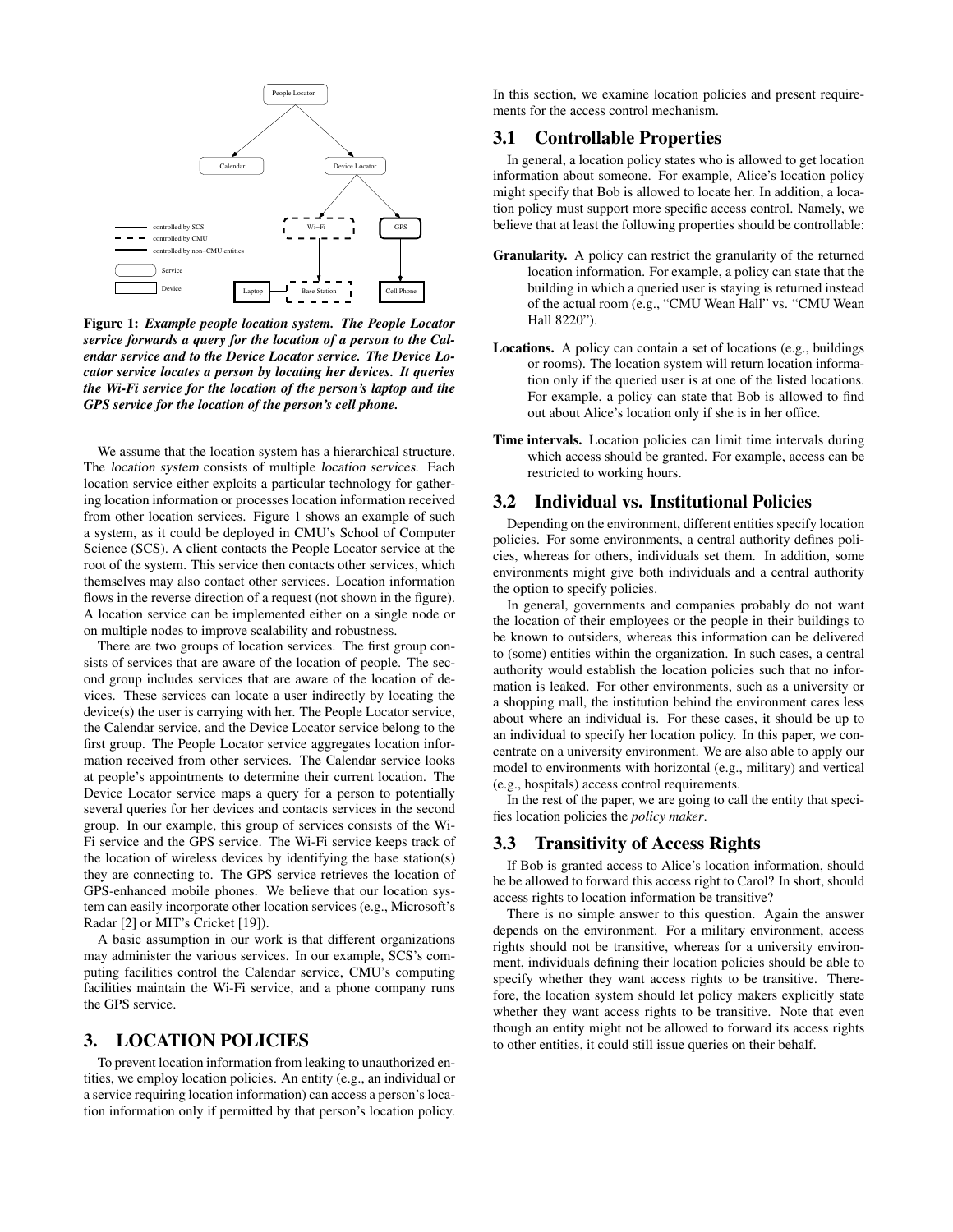## **4. SERVICE TRUST**

As explained in Section 2, a location system can consist of multiple location services. Some of these services, such as the People Locator service shown in Figure 1, do not generate their own location information. Instead, they process location information received from other services. To avoid information leaks, the location system must ensure that only services that implement access control checks are given location information.

One way to implement this condition is to require that a service is granted access in the location policy of the queried user. Being granted access means that a service can actively issue requests for information. This option is appropriate for services that must be able to issue requests for location information. For example, the Device Locator service shown in Figure 1 has to generate location queries for devices upon receiving a location query for a user. However, for services such as the People Locator service, this option gives the services more privileges than they really need to have. The People Locator service only forwards requests received from clients to other service providing people location information. By granting it the right to issue requests, we increase exposure in case of a break-in. If an intruder issues requests, the location system will grant access to these requests.

Due to these reasons, we introduce the concept of *service trust*. If a service that is not granted access (i.e., it cannot actively issue requests) is trusted, it is given location information when forwarding an authorized request from someone else. The policy maker responsible for a user's location policy also identifies this user's trusted services. For example, in a university environment, each user can define her own set of trusted services.

The trust assumption is that the service implements access control in the following way:

- 1. In the first step, the service checks whether the policy maker has granted the entity that issued the request access to the requested information. Only if this check is successful, the service will proceed to the second step. Otherwise access is denied.
- 2. In the second step, the service checks whether the entity from which it received the request corresponds to the entity that issued the request. If it does, access will be granted. If it does not, the service must have received a forwarded request. Therefore, the service has to verify that the policy maker trusts the entity from which it received the request before access is granted. Otherwise access is denied.

How can we verify that a service fulfills its trust assumption? We require services to sign whatever location information they return to achieve non-repudiation. Therefore, an entity trusting a service can identify misbehaving services and revoke trust in them after the fact.

## **5. SYSTEM DESIGN**

Based on our discussion in Sections 3 and 4, we now present the design of our access control mechanism for a people location system. We build on three main concepts. First, services respond to a location request only after performing a location policy check that verifies that the querying entity has access. Second, services verify that the service from which they receive a forwarded request is trusted before returning an answer. Third, services can delegate access control to other services; delegation can be used to eliminate redundant checks. In this section, we motivate and discuss these concepts. But first, we discuss digital certificates, which are a basic building block in our design.

# **5.1 Digital Certificates**

We state policy and trust decisions in digital certificates. In the rest of this paper, we use the following notation for expressing a policy or trust decision in a certificate:

$$
A \xrightarrow{type} B.
$$

A is the entity making a decision concerning B. The type of decision is described above the arrow ("policy" or "trust"). In decisions of type " $policy$ ",  $A$  grants  $B$  access to some location information. In decisions of type "trust", A specifies that A trusts service  $B$ . The scope of the decision can be limited by stating the scope below the arrow (i.e., whose location policy or trusted set of services is specified). The scope can also include a list of controllable properties, as discussed in Section 3.1. However, for readability reasons, we refrain from showing them in this section.

A digital certificate is a signed data structure in which the signer states a decision concerning some other entity. Since certificates are signed, there is no need to store them in a centralized trusted database.

There are various kinds of digital certificates. Two examples are KeyNote [5] and SPKI/SDSI [8] certificates. Our implementation is based on SPKI/SDSI certificates. Four key features that we rely on are certificate chains, transitivity control, certificate reduction, and local names [1, 8]. In Appendix A, we explain these concepts in the context of a people location system. These features allow us to implement the various properties and requirements of location policies discussed in Section 3. (We present some example certificates in Section 7.1.) By exploiting the concepts of certificate chains and local names, we can give different entities the right to define location policies, as discussed in Section 3.2, and implement more complex access control strategies like vertical or horizontal access control. Transitivity control allows an entity to issue non-transitive access rights, as explained in Section 3.3. In summary, these features enable us to employ the same basic mechanisms in different environments, requiring different access control strategies.

### **5.2 Location Policy Check**

When there is a request, a service must first check whether the location policy grants access to the issuer of the request. The service tries to build a chain of location policy certificates from itself to the issuer of the request. Each certificate in the chain needs to give the next entity further down the chain access to the requested location information. In addition, any constraints listed in the certificate (e.g., time or location based) must be fulfilled in order to have the policy check succeed.

We now present an example that illustrates policy checking in a university environment. To start with, the administrator of the People Locator service, PL, gives individual users access to their location information. For example, he issues the following certificate for user A:

$$
PL \xrightarrow{policy} A. \tag{1}
$$

User A can define her location policy by issuing additional certificates. For example, she can grant user  $B$  access:

$$
A \xrightarrow[A]{policy} B. \tag{2}
$$

If  $B$  inquires about  $A$ 's location, the People Locator service deduces that  $B$  has access to  $A$ 's location, since it can combine certificates 1 and 2 in a chain of certificates and conclude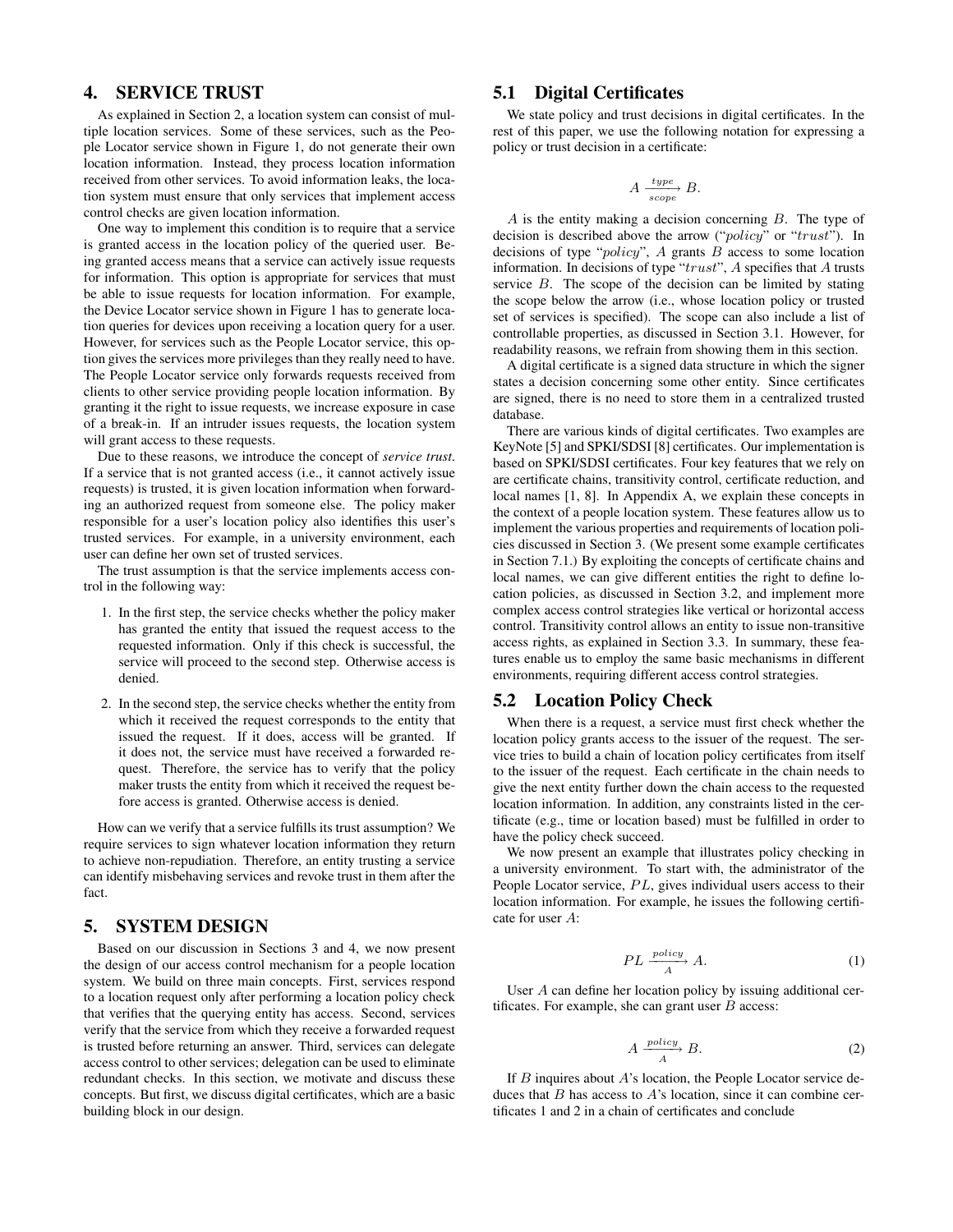$$
PL \xrightarrow{policy} B.
$$

A location service does not have to be aware of the identity of the entities that have access rights. If Bob can prove that he has access (by presenting a digital certificate), he will be granted access. This approach makes dealing with unknown users easy. Solutions proposed earlier (e.g., by Leonhardt and Magee [15]) rely on policy matrices. In a policy matrix, the rows list all the entities that can query for location information, and the columns enumerate all the users whose location can be queried. The location policy for each combination is specified in the corresponding matrix entry. In such a solution, the location system needs to be aware of the identity of entities issuing queries.

Another benefit of digital certificates is that, with the help of local names, we can grant access rights both to single entities and to groups of entities. That is, with a single certificate, Alice can, for example, give all her friends access.

#### **5.3 Service Trust Check**

If a service receives a forwarded request, it must also check whether the service from which it got the request is trusted. Similar to the location policy check, the service tries to build a chain of trust certificates from itself to the forwarding service.

We now show how the Device Locator service handles trust decisions. Typically, this service is not directly contacted by users, but by other services (e.g., the People Locator service). The administrator of the Device Locator, DL, service gives user A the right to define her trusted services. User A then states that she trusts the People Locator service. The issued certificates look as follows:

(a) 
$$
DL \xrightarrow{trust}_{A} A
$$
 (b)  $A \xrightarrow{trust}_{A} PL.$  (3)

When receiving a forwarded request from the People Locator service, the Device Locator service combines these certificates and concludes that the People Locator service is trusted.

#### **5.4 Delegation**

Certificate chains exploit the concept of delegation, where an entity grants some other entity a particular right and also allows the second entity to grant the right to other entities. For example, Alice grants Bob access to her location information and lets him forward this access right to other entities. In this section, we elaborate on two other scenarios where delegation is useful.

#### *5.4.1 Delegating Access Control*

Each location service has to implement access control. However, to reduce overhead or in the case of low processing power, we do not require each service to build the potentially long certificate chains required for access control itself. It can delegate this task to some other service. For example, the Calendar service shown in Figure 1 is likely to delegate access control to the People Locator service since both services are run by the same organization and the People Locator service needs to build a certificate chain for each request anyway. After validating the chain, the People Locator service exploits the concept of certificate reduction and issues a new certificate that directly authorizes the querying entity. It gives this certificate to the Calendar service, which does not have to validate the entire chain again. We describe this optimization in more detail in Section 6.

## *5.4.2 Delegating Service Trust*

If there are lots of services available, it is cumbersome for a user to issue a certificate for each service that she trusts. We assume that trust in a service is closely tied to the organization that administers this service. For example, a user might trust all the services run by her company. Therefore, we give users the possibility to state in a certificate that they trust all the services in a particular organization. The organization then generates a certificate for each of the services that it runs. In this situation, a user effectively delegates the decision about which services she trusts to the organization, and she relies on the organization to do the right thing.

For the university environment, instead of issuing certificate 3(b), user A would issue the following certificate: (O.services represents the set of services run by the organization, it is based on the concept of local names)

$$
A \xrightarrow[A]{trust} O.services. \tag{4}
$$

For each service in the organization, the administrator of the organization issues a "membership certificate" (denoted by 7−→), for example,

$$
O.services \longmapsto PL. \tag{5}
$$

For the example in Section 5.3, the Device Locator service would now combine certificates 3(a), 4, and 5 to conclude that the People Locator service is trusted.

# **6. EXAMPLE SCENARIO**

In this section, we present the step-by-step processing of a request by our location system and list the required certificates. In our example, Bob inquires about the location of Alice. The system shown in Figure 2 processes the request. We differentiate between simply giving someone access to a resource ("access" arrows) and also allowing the recipient of the access right to delegate this access right ("delegation" arrows).

In the initial step (not shown), entities in the system grant access rights to other entities, and they delegate policy decisions:

- The administrators of the People Locator service and the Device Locator service each define a policy certificate that delegates the right to decide about Alice's location policy to Alice. The administrator of the Device Locator service also establishes a trust certificate saying that it is up to Alice to specify which services she trusts. The Calendar service is administrated by the same organization as the People Locator service. Therefore its administrator has the People Locator service run its access control and delegates the right to decide about Alice's location policy to the People Locator service.
- The administrator of the Wi-Fi service defines a policy certificate that lets the owner of Alice's laptop decide about the device's location policy. Alice, as the owner of her device, uses her device's private key to re-delegate this right to herself in a signed certificate.
- Alice grants Bob access in a policy certificate. She also certifies that she trusts the People Locator service. In addition, since the Device Locator service is going to create a request for her device upon receiving a request for her location, she needs to give the Device Locator service access to her device's location information in a policy certificate.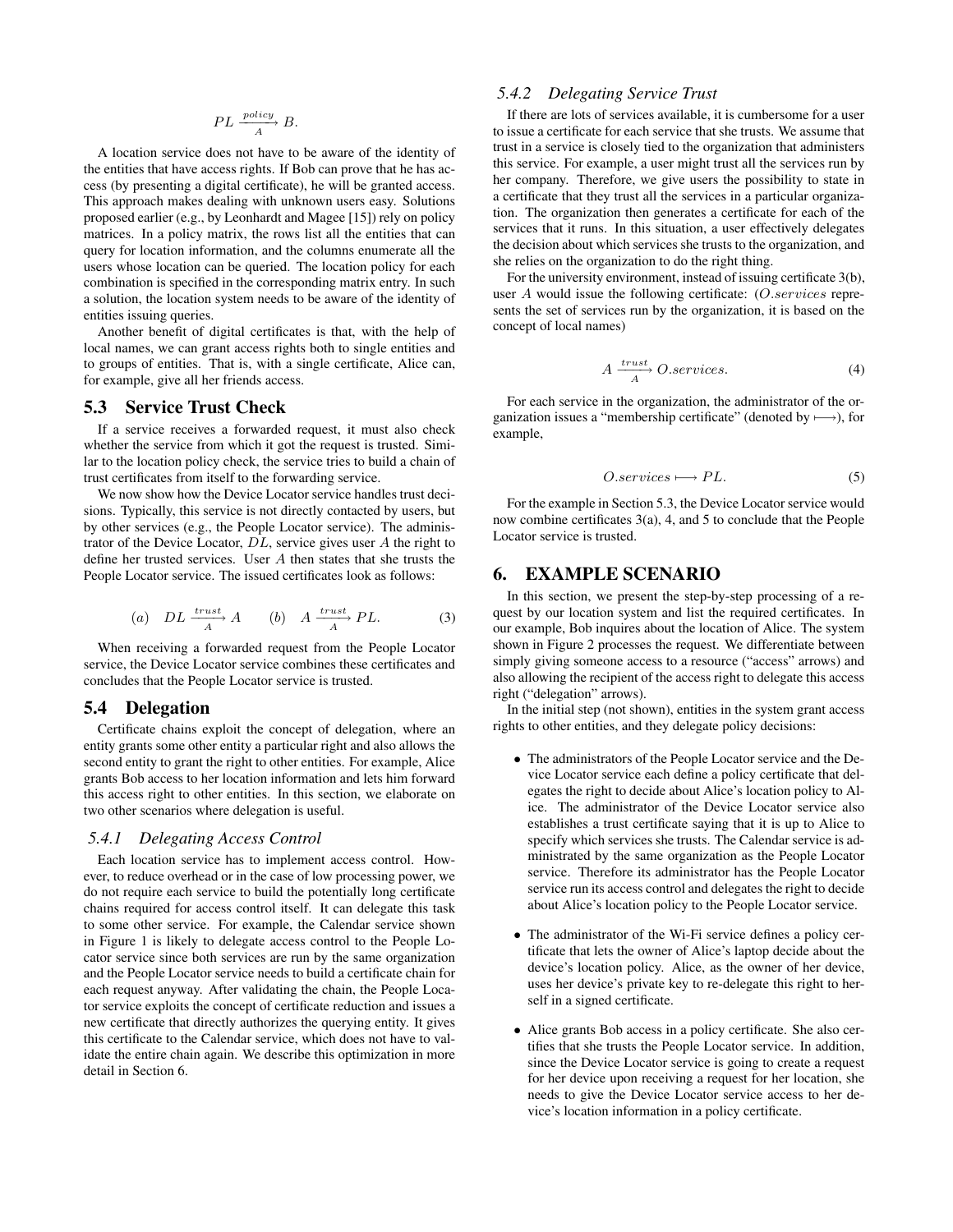

Figure 2: Processing of a request, in which Bob inquires about the location of Alice. The location system processes the request in multiple steps. For each step, we show the certificate chains that the services build and the required certificates for building the chains.

Given this setup, the system processes a request from Bob for the location of Alice as follows: (The numbers in Figure 2 correspond to the steps given below.)

1) Bob sends a signed request to the People Locator service inquiring about Alice's location.

2) The People Locator service checks Alice's location policy by building a certificate chain. The first element in the chain is the policy certificate granting Alice access to her location information. The second element is the certificate issued by Alice to Bob.

3) The People Locator service applies certificate reduction and issues a certificate that directly grants Bob access to the requested location information. The service forwards the request to the Calendar service and to the Device Locator service.

4) The Calendar service relies on the People Locator service for running access control. It builds a certificate chain to Bob using the policy certificate issued to the People Locator service and the certificate just generated by the People Locator service. It then processes the request

5) The Device Locator service checks Alice's location policy by building a certificate chain in the same way as the People Locator service.

6) Since the Device Locator service received a forwarded request, it needs to verify that the People Locator service is trusted by Alice. Using its own and Alice's trust certificates, it builds a certificate chain to the People Locator service.

7) The Device Locator service determines Alice's wireless device. It issues a new request and sends it to the Wi-Fi service.

8) The Wi-Fi service checks the location policy of Alice's laptop and builds a certificate chain from its location policy certificate to the Device Locator. It then processes the request by contacting all the base stations. The base stations could run access control in a similar way. However, since they are typically resource limited, we expect them to be statically configured to return information only to the Wi-Fi service.

#### **7. PROTOTYPE IMPLEMENTATION**

In this section, we illustrate how we encode the policy and trust decisions introduced in Section 5 as SPKI/SDSI certificates [8]. In addition, we present a prototype implementation of a people location system.

# **7.1 Application of SPKI/SDSI Certificates**

Authentication and authorization based on SPKI/SDSI certificates [8] do not rely on the existence of a global naming structure as, for example, the one introduced for ISO's X.509 certificates. Instead, the authentication and authorization step are merged, and a certificate gives access rights directly to a public key. There are tools that evaluate chains of SPKI/SDSI certificates and decide whether requests should be granted access.

We demonstrate how certificates 1 and 2 in Section 5.2 can be implemented with SPKI/SDSI certificates. Keywords are printed in bold. The certificates have to be accompanied by signatures, which are not shown here.

In the first certificate, the People Locator service grants Alice (more specifically, her public key) the right to define her location policy. (pub key:foo is replaced by the actual public key of foo in the real implementation.)

(**cert**

```
(issuer (pub key:people locator))
(subject (pub key:alice))
(propagate)
(tag (policy alice)))
```
The keyword **propagate** states that delegation is allowed. Alice can thus issue additional certificates that grant other people access to her location information. Corresponding to the notation introduced in Section 5.1, the entries following the keyword **tag** specify the type of the certificate (either policy or trust) and its scope (e.g., alice).

In the second certificate, Alice gives Bob access to her location information.

(**cert**

```
(issuer (pub_key:alice))
(subject (pub key:bob))
(tag (policy alice
     (* set
     (* prefix world.cmu.wean)
     world.cmu.doherty.room1234)
  (* set
     (monday (* range numeric
        ge #8000# le #1200#))
     (tuesday (* range numeric
        ge #1300# le #1400#)))
  coarse-grained)))
```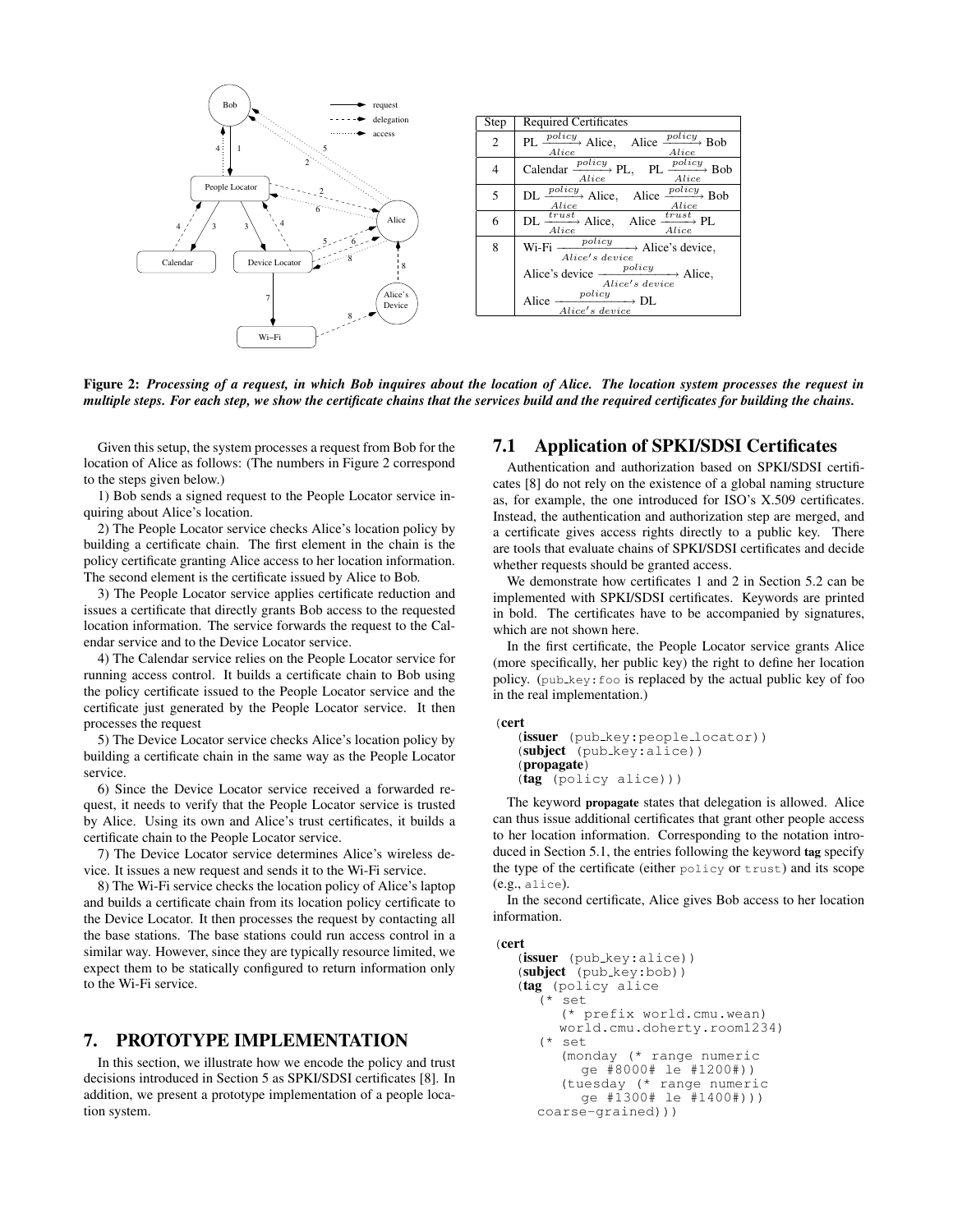Alice grants access to Bob's public key (pub key:bob). Since Alice omits the keyword **propagate**, Bob is not allowed to issue further certificates for Alice's location information. In this certificate, in addition to specifying the type and scope of the certificate, the tag section also includes a list of controllable properties. Bob can locate Alice only if she is either in Wean Hall or in Room 1234 in Doherty Hall and on Monday between 8am and 12pm and on Tuesday between 1pm and 2pm. We currently support only temporal constraints of the given form. If necessary, we can extend our scheme to support more sophisticated constraints, for example, the ones suggested by Bertino et al. [3]. Finally, Bob has only coarsegrained access to Alice's location information.

Trust certificates are implemented in a similar way. The information in the tag section needs to be modified accordingly. For example, **tag** (trust alice) identifies certificates that declare Alice's set of trusted services.

The tag mechanism provided by SPKI/SDSI certificates is powerful. It allows us to implement the properties outlined in Section 3.1 within the SPKI/SDSI framework, and we do not have to resort to implementing a separate specification and verification solution. However, the flexibility of the tag mechanism does have its limits. It requires all the services in the system to have a common syntax. This might be difficult to enforce in heterogeneous environments. Similarly, extending the given fixed set of constraints to support very general constraints in location policies is difficult to achieve using the current tag mechanism.

#### **7.2 Location Service**

We have built a subset of the location system shown in Figure 1. In particular, we have implemented the People Locator service, the Device Locator service, the Wi-Fi service, and two Calendar services, which exploit calendar information from the Ical program [12] and from the centralized Oracle CorporateTime calendar system. In addition, we have implemented a location service that uses login information to determine a person's current location.

We achieve authentication of peers and confidentiality and integrity of transmitted information by using an SSH-like transport protocol for securing communication between entities. The protocol has been implemented in previous work [11] and uses RSA public/private key pairs for authentication and session key establishment. We have extended the protocol to alternatively use DSA public/private key pairs [18] for authentication, together with a Diffie-Hellman session key exchange secured against man-in-themiddle attacks [7].

Access control to services is based entirely on SPKI/SDSI certificates. Issuers of requests need to sign their requests so that the issuer can be identified. To avoid replay attacks, we have the signature of a request also cover a timestamp. To transmit requests for location information, actual location information, and SPKI/SDSI certificates between services, we employ the Aura Contextual Service Interface [13], which is a protocol running over HTTP and which exchanges messages encoded in XML. Our SPKI/SDSI implementation has been implemented in Java and is based on previous work [11]. The implementation also provides a tool for building and verifying chains of certificates.

We have built a web server-based frontend to the location system that lets users specify their location policies and conduct searches for other users. The frontend makes dealing with certificates transparent to users. Public keys, password-encrypted private keys, and certificates are stored at the web server. The web server creates signed requests on behalf of clients and transmits the requests together with any required certificates to the People Locator service. Individual users are not given any certificates, therefore, revocation becomes easy; the web server just deletes the revoked certificates.

When deploying our system in a different environment, we have to modify only this frontend such that the generated certificates implement the local security policy. The access control checking performed by the location system remains the same.

The users of the web server are supposed to trust the web server. Users are free to implement their own frontend if they do not trust the web server provided by an organization. The location system does not need to trust the web server, because the web server does not perform any access control decisions on behalf of the location system. Not having a centralized trusted component that stores location policies and makes access control decisions is a key advantage of our system.

### **8. EVALUATION**

In this section, we quantify the influence of access control on query processing time. In addition, we examine the influence of delegation on query processing time.

#### **8.1 Methodology**

For our measurements, we use a subset of the implemented location system. Namely, we have a client query the People Locator service, which then contacts the Ical-based Calendar service. We measure the time it takes for a query to finish and report the mean,  $\mu$ , and the standard deviation,  $\sigma$ , computed over ten queries. In addition, to identify bottlenecks, we measure the duration of several individual steps in query processing. A non-measured query precedes each run of an experiment so that Java can load any required class files and compile them to native code.

For some of the measurements, the coefficients of variation are large  $(> 100\%)$ . We have found that repeating the experiments with a larger number of runs does not have an influence on the amount of variation. Most of the observed variation is due to artifacts of Java, such as garbage collection, and thus not under our control. However, despite the observed variation, the numbers reported here allow us to reliably quantify the cost of access control.

The client, the People Locator service, and the Calendar service each run on an unloaded host. The hosts are Pentium III/733 with 256 MB of memory. They run Linux 2.4.17 and Sun's J2SE 1.4.0. The issued certificates grant full access to a user's location information and do not list any location- or time-based constraints. All the RSA and DSA keys have a size of 1024 bit.

#### **8.2 Cost of Access Control**

We quantify the influence of access control on query processing time by examining the case where the client is directly authorized by the queried user. We assume that the Calendar service does not delegate access control to the People Locator service. The 'new session key' bars in Figure 3 summarize our findings. The overhead introduced by access control is about 1290ms for RSA and 1150ms for DSA.

In Table 1, we give a breakdown of the time consumed by various security operations for RSA and DSA, respectively. The most expensive operation is setting up a secure connection between two peers, which takes about 490ms for RSA and about 400ms for DSA. This operation is performed twice; first the client connects to the People Locator service, then the People Locator service connects to the Calendar service. Techniques like session key caching or persistent connections can reduce the overhead of setting up these connections significantly. In session key caching, an SSH connection reuses a session key negotiated for an earlier connection. With persistent connections, a single connection is used for multiple requests. These techniques make most sense for connec-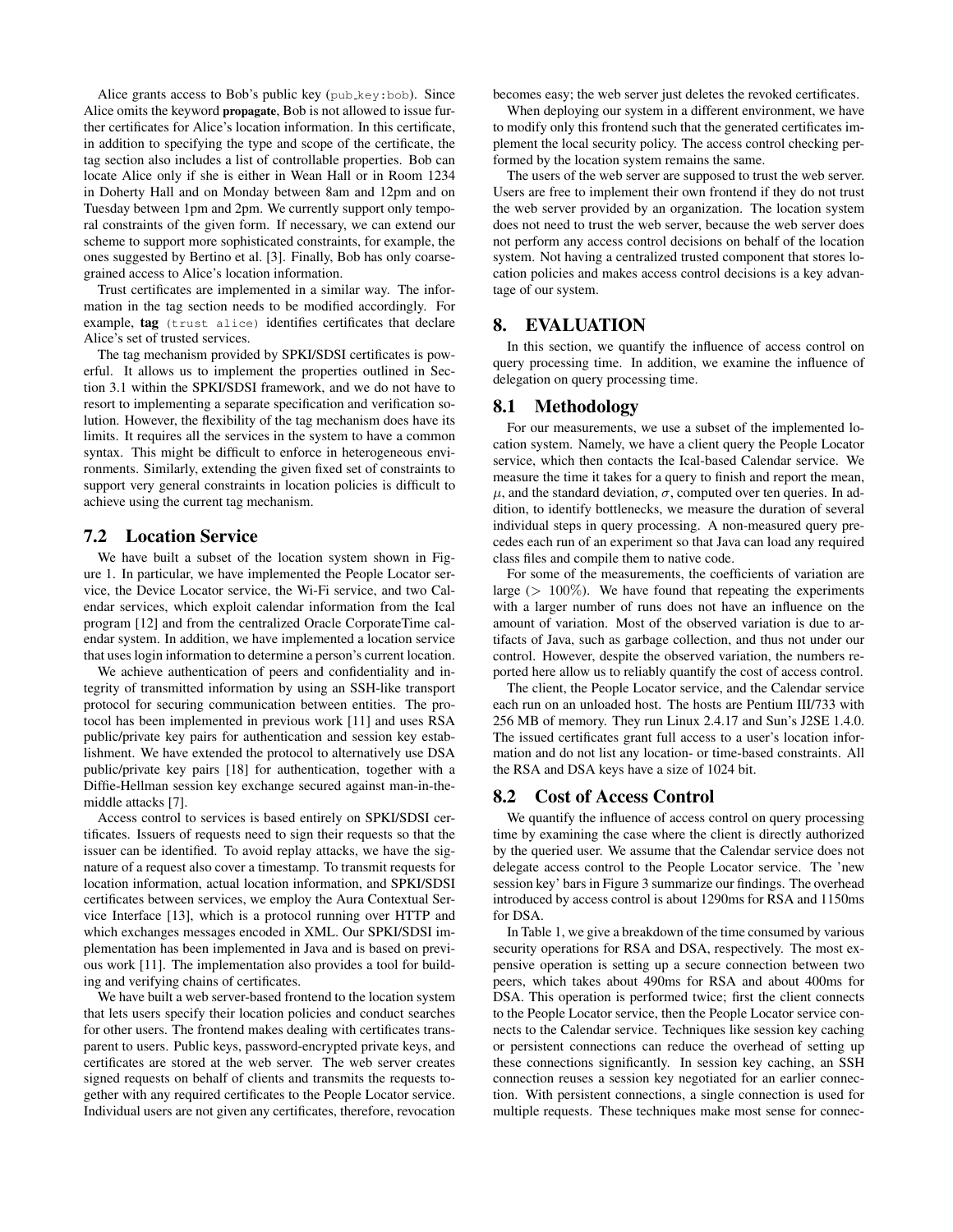

**Figure 3:** *Query processing time if a new session key is created for each connection, if the People Locator service and the Calendar service cache their session key, and if the client and the People Locator service also cache their cache session key.*

| Entity   | Operation              | <b>RSA</b> |            | <b>DSA</b> |            |
|----------|------------------------|------------|------------|------------|------------|
|          |                        | $\mu$      | $(\sigma)$ | $\mu$      | $(\sigma)$ |
| Client   | Signing of request     | 180        | (16)       | 24         | (10)       |
|          | Connection setup       | 490        | (32)       | 402        | (27)       |
| People   | Signature verification | 16         | (13)       | 43         | (3)        |
| Locator  | Policy proof           | 25         | (10)       | 57         | (9)        |
|          | Connection setup       | 501        | (48)       | 398        | (11)       |
| Calendar | Signature verification | 13         | (15)       | 41         | (1)        |
|          | Policy proof           | 20         | (9)        | 52         | (5)        |
|          | Trust proof            | 18         | (5)        | 64         | (33)       |
|          |                        |            |            |            |            |

**Table 1:** *Breakdown of performance impact for RSA and DSA [ms].*

tions between peers that exchange location information often. The connection between the People Locator service and the Calendar service is such a case since the two services need to establish a connection for every query. Clients such as a tracking service that connect often to the People Locator service can also apply the mentioned techniques. In Figure 3, we also present the average query time if only the session key between the People Locator service and the Calendar service is cached ('cached session key (1x)') and for the case where both this and the session key between the client and the People Locator service are cached ('cached session key (2x)'). For RSA, caching improves the performance by 24% and 50%. In the case of DSA, the improvement is 22% and 47%.

Another expensive operation is RSA-based signature generation, which takes about 180ms. For DSA, generating a signature is less expensive than its verification, which takes about 40ms. The generation of DSA-based signatures is 87% less expensive than RSAbased signatures. For environments with resource-limited clients, this finding suggests using DSA instead of RSA for signing operations. The drawback of using DSA for signing is that more load is pushed to the service. Namely, verifying a DSA signature is 2.5 times as expensive as validating an RSA signature. The expensive RSA signing operation is the main reason why queries using RSA key pairs tend to be slower than queries using DSA key pairs (as shown in Figure 3 'new session key'). When we omit the signing operation for setting up the secure connection and instead cache session keys, the performance of the queries becomes similar (as shown by the 'cached session key  $(2x)$ ' bars).

Proving that an entity is granted access or that a service is trusted includes verifying the signatures of any certificates needed for the proof. Therefore, the cost for proving is similar to the cost for ver-



**Figure 4:** *Query processing time if the People Locator service and the Calendar service cache proofs and if they cache both proofs and session keys.*

ifying a signature in the experiments. The cost for proving can be significantly reduced by caching proofs. Caching is most beneficial when a client issues many queries for a queried person, as in the case of a tracking service. Figure 4 provides the average query times when both the People Locator service and the Calendar service cache proofs. The figure also presents the results for caching session keys in addition to proof caching. For DSA, performance improves by 58% as compared to the non-caching case. For RSA, the improvement is 52%.

#### **8.3 Influence of Delegation**

In the next set of experiments, we explore the influence of delegation on the query processing time. Namely, we assume that the Calendar service delegates access control to the People Locator service. Upon granting access to a query by validating the certificate chain, the People Locator service issues a new certificate that directly grants access to the client at the end of the chain.

Shortening a certificate chain is useful only if there is at least one intermediate node between the client and the queried user. Without delegation, the Calendar service would have to check at least two certificates. (The decision of the Calendar service to authorize either the People Locator service or the queried user is stored locally at the Calendar service and does not require a certificate.) With the help of delegation, the Calendar service looks only at the certificate issued by the People Locator service. Figure 5 compares the cost of query processing with and without delegation when there is exactly one entity in the certificate chain between the queried user and the client. Since there is an additional entity in the chain, the cost is higher than in Figure 3.

The figure shows that in the case of RSA, delegation has a detrimental effect on performance, whereas in the case of DSA, performance stays about the same. The reason for this behavior is the high cost of generating a signature for the new certificate by the People Locator service in the case of RSA. For DSA, the overall signature generation and checking cost does decrease when using delegation, however, the decrease tends to disappear in the noise caused by the other operations.

From Figure 5, one might conclude that delegation does not help in terms of performance for the case of RSA and has only a minor influence in the case of DSA. However, this conclusion is wrong. First, our experiments assume that all the services run on hosts with similar hardware resources. However, the location services not at the root of the system could be deployed on resource-constrained machines or it might not be possible to change a proprietary lo-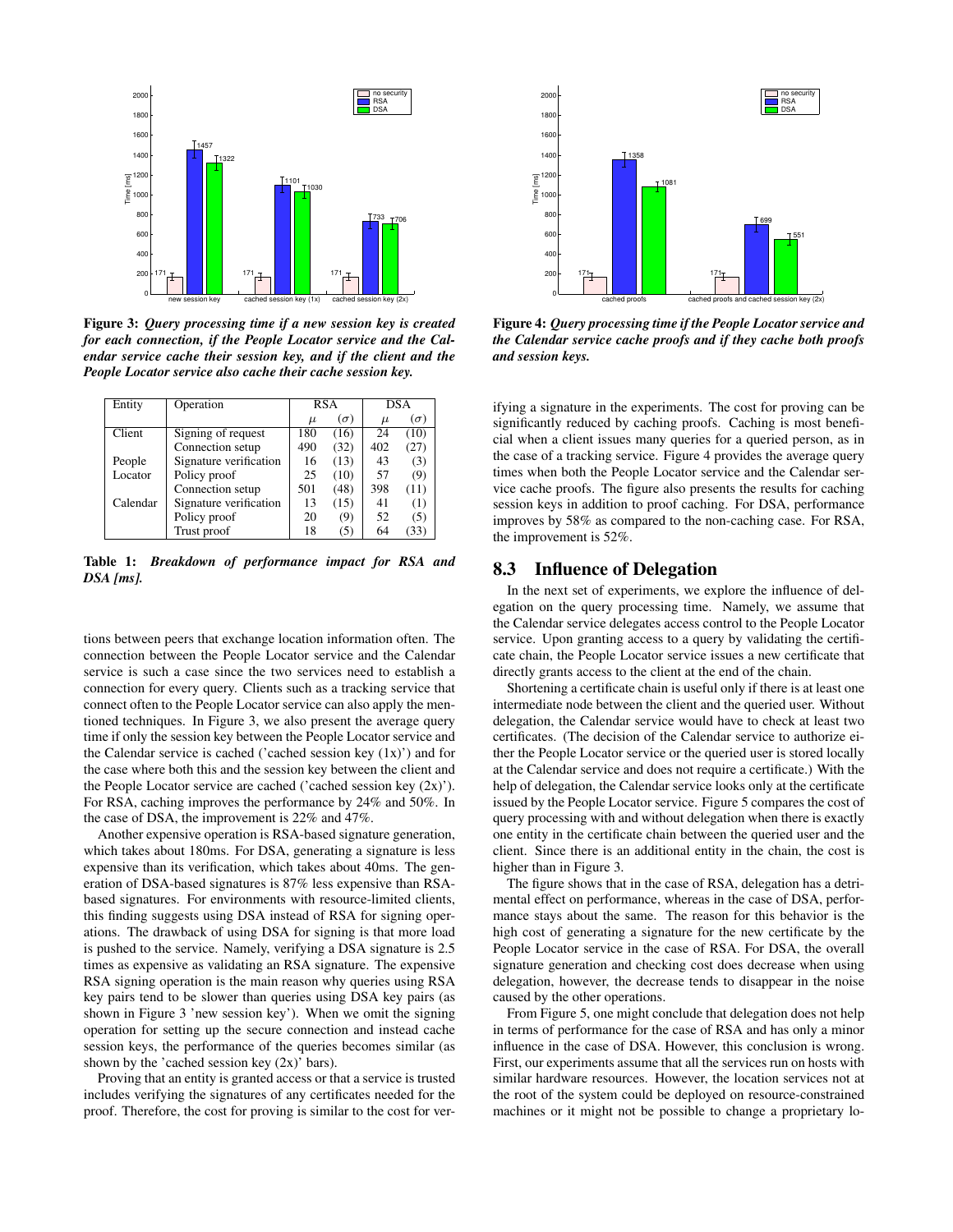

**Figure 5:** *Query processing time without and with delegation of the access control check by the Calendar service to the People Locator service.*



**Figure 6:** *Overall signature generation and verification cost endured by services, assuming a service depth of size 2, depending on length of certificate chain.*

cation service to make it check a certificate chain. In cases like these, taking load away from leaf location services and delegating the policy check to the root location service is more likely to pay off. Second, the cost of running a policy check actually depends on the length of the certificate chain that is checked and on the depth of the tree of contacted services. We now elaborate on this trade-off for both RSA and DSA.

In the case of RSA, generating a signature takes about 180ms and checking it about 16ms. We first look at the influence of the length of the certificate chain on performance. We assume a service depth of size 2, as it is the case in our experiment. For a certificate chain of length l, the total cost for checking the signatures is  $2 * l * 16$ ms if no delegation is used. If there is delegation, the service at the first level generates a new certificate. The services at the second level now need to check only one certificate. Thus the total cost becomes  $l * 16$ ms + 180ms + 16ms. Figure 6 presents the cost of the two cases, as l increases. Note that the shown cost does not include the client's cost for signing a request. We conclude that for certificate chain lengths of at least  $l = 13$ , delegation also pays off in the case of RSA.

Certificate chains of size 13 are probably going to be rare in real environments. However, the cost of security also depends on the depth of the tree of contacted services,  $k$ . When taking this value into account, we get a cost of  $k * l * 16$ ms for the no delegation case and a cost of  $l * 16$ ms + 180ms +  $(k - 1) * 16$ ms for the delegation case. This equation assumes that all the services delegate access control to the People Locator service. Therefore, if  $l = 5$ , delegation pays off if the tree of services has a depth of at least 4.

For DSA, the cost for verifying a certificate is greater than the cost for generating it. Therefore, as shown in Figure 6, delegation always pays off for  $l > 1$  and becomes more beneficial the longer the certificate chain or the service tree depth. Creating a signature and checking it take about 24ms and 43ms, respectively. Modifying the given formulas for these parameters and setting  $k$  and  $l$  to the values where delegation starts to become beneficial for RSA  $(k = 4$  and  $l = 5)$ , we conclude that for DSA delegation improves performance by 480ms.

Our calculations are on the conservative side since delegation makes query processing faster than indicated. In our calculations, we do not include the cost caused by transferring certificates between nodes, which includes time for (de)marshalling and network transmission. If delegation is used, fewer certificates will be transferred between nodes, and again performance improves. Finally, it is possible to amortize the cost of generating a certificate over multiple requests. For example, the People Locator service can give the certificate it generates to the client, and the client can use this certificate for future requests.

Delegation and the concepts of session key caching and persistent connections, as introduced in Section 8.2, are orthogonal to each other in terms of query processing time. However, there can be some interaction between delegation and proof caching. Namely, the cost for generating a certificate can be amortized only if services do not cache proofs.

#### **8.4 Discussion**

From our measurements, we conclude that the delay introduced by access control is significant. We now elaborate on how this delay affects clients of our location system. There are two types of clients: people and services. The first type of clients use our service through a web browser. For them, a delay in the range of 1s is noticeable, but acceptable, since they are used to similar processing delays when using other web applications. When services access our location system, these delays become more important. However, using the optimization techniques discussed before, delays can be reduced significantly.

Whereas the absolute cost for security tends to be high, it is important to consider its relative cost, that is, its cost compared to the cost required for a service to acquire location information. For the Calendar service based on Ical, this step is cheap and takes about 100ms. However, for other services, this step becomes much more expensive. For example, it takes our second Calendar service, which proxies to a centralized calendar system using the HTTP protocol, about 1700ms to acquire location information.

#### **9. RELATED WORK**

Several location systems, all of them based on only one location technology, implemented only within one administrative entity, and/or not addressing the various access control issues mentioned in this paper have been proposed [2, 10, 19, 23]. We discuss two notable exceptions:

Spreitzer and Theimer's location system [22] is based on multiple technologies. Each user has her personal agent that gathers location information about her and that implements access control to this information. The system is designed to work in an environment with different administrative entities, although the actual implementation runs only within a single entity, and the authors do not mention how users specify services they trust. Unlike our system, the location policy of a user is always specified by the user, and the system does not have the flexibility offered by digital cer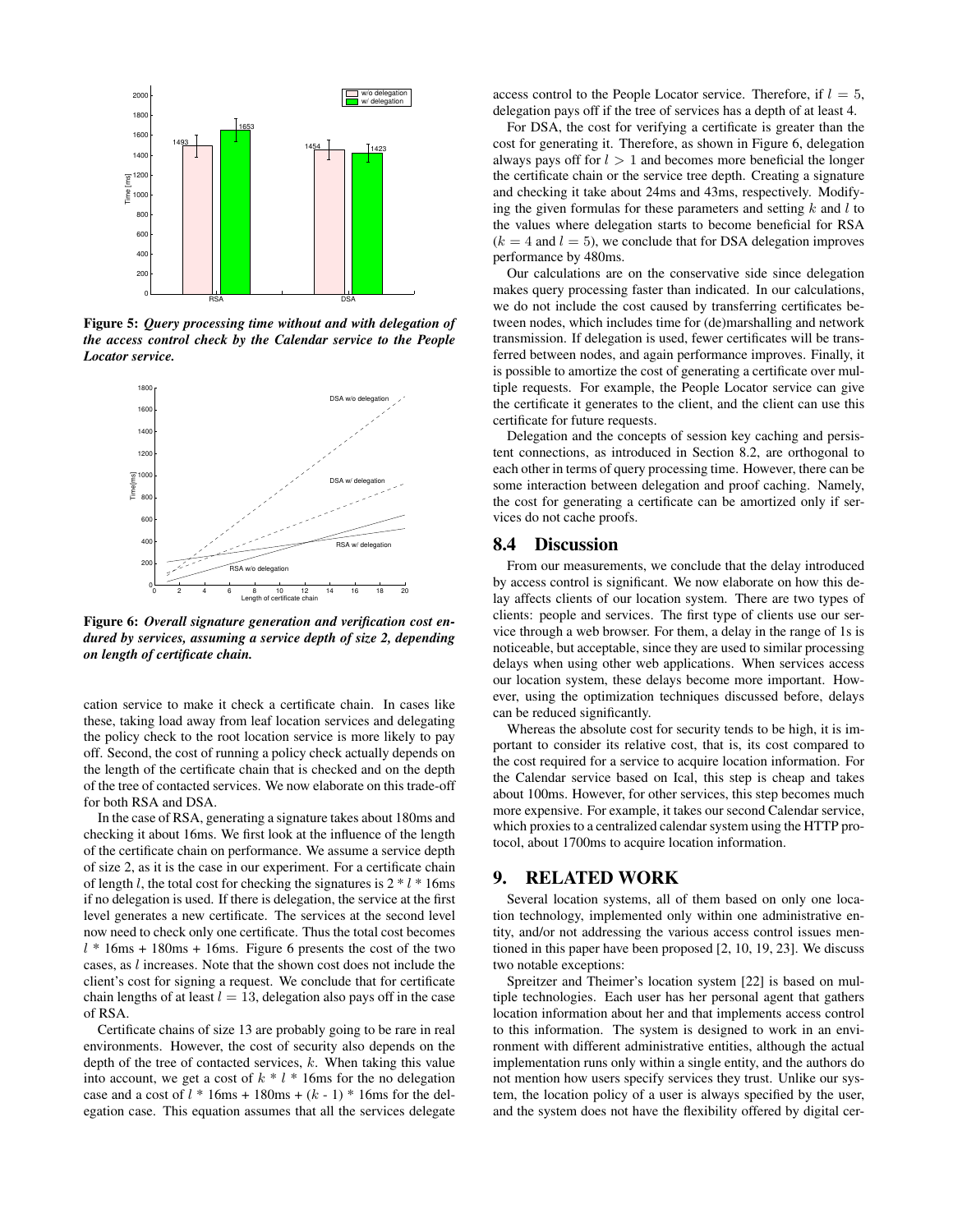tificates. Leonhardt and Magee's system [15] also suffers from this weakness. It relies on policy matrices, which make dealing with unknown users and groups tedious.

KeyNote [5] is another certificate-based framework for authorizing entities. Similar to SPKI/SDSI certificates, KeyNote certificates directly authorize public keys. KeyNote certificates do not support local names, and access rights are always transitive.

There has been some earlier work on authorizing intermediate services, for example, Howell's quoting gateways [11], Neuman's proxy-based authorization [17], and Sollins' cascaded authentication [21]. All this work focuses on intermediate services that create new requests upon receiving a request and thus need to be authorized to issue requests. However, in scenarios like our location system, where some services only forward requests, this model gives too many capabilities to intermediate services. It presents an unnecessary risk if the intermediate service is broken into. Using our model of trust, we avoid this risk and clearly define which services should be given location information and which services should be allowed to issue requests.

Kagal et al. [14] propose an extended role-based access control model for ubiquitous computing. The model also supports delegation of access rights. For access control, the proposed system relies on a centralized trusted entity running a Prolog knowledge base. The authors do not examine trust in services that are run by different administrative entities.

Covington et al. [6] enhance role-based access control by "environment roles". Environment roles can describe any state of the system, such as locations or times. Environment roles can be used to implement controllable properties, as outlined in Section 3.1. The authors show that environment roles are constraint to similar issues as traditional subject roles in role-based access control, such as role activation and revocation, role hierarchies, and separation of duty considerations.

McDaniel [16] presents a framework for the specification and instantiation of flexible controllable properties. A service running access control can contact a remote host for the evaluation of a property. In our system, we currently support only properties local to the service running access control.

In our work, we do not examine how users decide which services to trust. Acquiring trust has been addressed in related work. Shand et al. [20] introduce a trust framework in which individuals compute their trust in information by combining their own trust assumptions with others' recommendations. Bertino et al. [4] present a trust negotiation framework, which allows entities to establish mutual trust on first contact through an exchange of digital credentials.

## **10. CONCLUSIONS**

In this paper, we have analyzed the access control requirements of a people location system and have presented the design of an access control mechanism. Our solution relies on several key concepts: services implementing location policy checks, service trust for dealing with services belonging to different administrative entities, and delegation for delegating various decisions to other entities in the system. Some advantages of our design are:

- **Flexibility.** Depending on the environment, users themselves or a central authority can establish location policies of users.
- **No bottleneck or trusted centralized node.** The servicesin the system run the location policy and trust checks by building chains of certificates. Certificates do not need to be kept at a centralized trusted node, and bottlenecks are avoided.
- **Unknown users.** The identity of entities issuing queries does not have to be known to the system, all the system requires is a digital certificate granting access.
- **Group access.** With a single certificate, an entire group of entities can be given access to location information.

#### **Delegation.** Access control can be delegated to other services

We have formulated all of our policy and trust decisions using a single data structure: SPKI/SDSI certificates. These certificates provide a high degree of flexibility. A ubiquitous computing environment poses new challenges on access control that cannot be easily satisfied by conventional mechanisms. We believe that, due to their flexibility, SPKI/SDSI certificates are a promising approach.

In future work, we will offer access to our location system to a bigger community of users, so that we can incorporate their feedback on usability into our system. In addition, we plan to investigate whether and how the ideas outlined in this paper can be applied to protect other kinds of information available in a ubiquitous computing environment.

# **Acknowledgments**

We thank Adrian Perrig and the anonymous reviewers for their comments. This research was funded in part by DARPA under contract number N66001-99-2-8918 and by NSF under award number CCR-0205266.

#### **11. REFERENCES**

- [1] T. Aura and C. Ellison. Privacy and Accountability in Certificate Systems. Technical Report A61, Laboratory for Theoretical Computer Science, Helsinki University of Technology, April 2000.
- [2] P. Bahl and V. Padmanabhan. RADAR: An In-Building RF-Based User Location and Tracking System. In *Proceedings of IEEE Infocom 2000*, pages 775–784, March 2000.
- [3] E. Bertino, P.A. Bonatti, and E. Ferrari. TRBAC: A Temporal Role-based Access Control Model. *ACM Transactions on Information and System Security*, 4(3):191–233, August 2001.
- [4] E. Bertino, E. Ferrari, and A. C. Squicciarini. Trust- $\chi$ : An XML Framework for Trust Negotations. In *Proceedings of Communications and Multimedia Security 2003*, pages 146–157, 2003.
- [5] M. Blaze, J. Ioannidis, and A. Keromytis. The KeyNote Trust-Management System Version 2. RFC 2704, September 1999.
- [6] M. J. Covington, W. Long, S. Srinivasan, A. Dey, M. Ahamad, and G. Abowd. Securing Context-Aware Applications Using Environment Roles. In *Proceedings of 6th ACM Symposium on Access Control Models and Technologies (SACMAT '01)*, pages 10–20, May 2001.
- [7] W. Diffie, P.C. van Oorschot, and M.J. Wiener. Authentication and Authenticated Key Exchanges. *Designs, Codes and Cryptography*, 2:107–125, 1992.
- [8] C. Ellison, B. Frantz, B. Lampson, R. Rivest, B. Thomas, and T. Ylonen. SPKI Certificate Theory. RFC 2693, September 1999.
- [9] D. Garlan, D. Siewiorek, A. Smailagic, and P. Steenkiste. Project Aura: Towards Distraction-Free Pervasive Computing. *IEEE Pervasive Computing*, 1(2):22–31, April-June 2002.